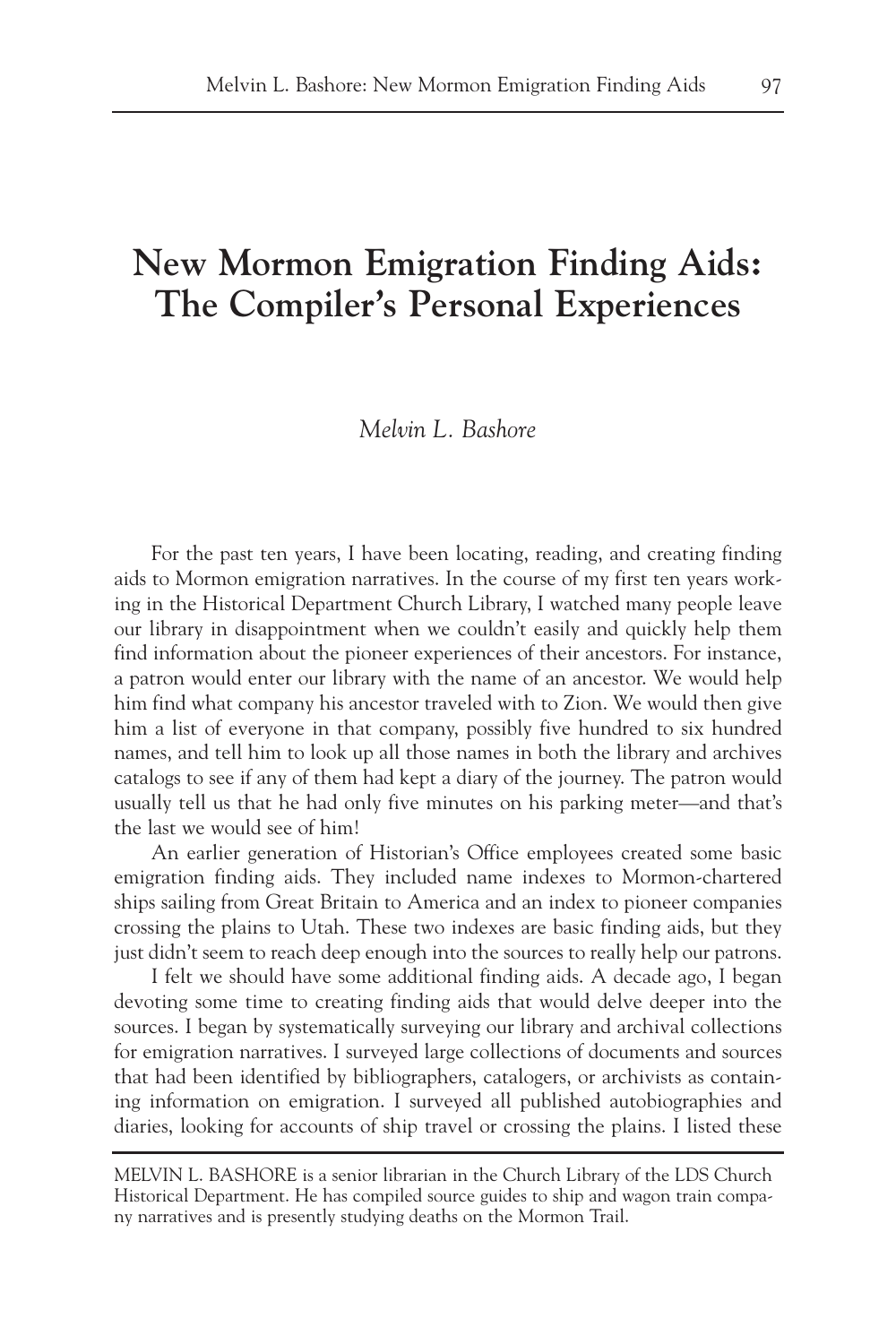published and unpublished accounts and where they could be identified for each Mormon-chartered ship and pioneer company. I visited repositories in northern Utah looking for emigration narratives that were not in the holdings of the Historical Department and included them in these two finding aids—the source guide to ship narratives and to companies crossing the plains. It was a large undertaking. In the pioneer company source guide, there are probably fifteen hundred emigration narratives with an additional one thousand variants.

These finding aids made it possible for our library to easily and quickly help people find out details about the voyage of an ancestor sailing across the Atlantic Ocean to America or crossing the plains in a pioneer company. It became a valuable tool for people writing family histories and for historians and writers.

About a year before the Church's celebration of the Pioneer Sesquicentennial, I began to think we might need a more detailed finding aid to the plains narratives. We were starting to receive questions that couldn't be quickly researched using the simple listing in the crossing-the-plains source guide. We decided to use FOLIO® software to enter abstracts for each of the pioneer narratives. With the FOLIO® software, we could then text search for any words in the database. A small group of devoted workers, including Church service missionaries and a few library staff members, read and summarized the important information, stories, incidents, names, places, and pioneering experiences in all these narratives. The abstracting phase of this project was completed in about fourteen months—a phenomenal accomplishment! It was entered in FOLIO® in a rough, unedited form. It is still in that rough form needing editing, but even so, it was an invaluable resource during the sesquicentennial celebration. Its availability is still restricted to in-house use on a limited basis because of staff limitations and its unfinished nature.

In addition to its obvious use for family history research, it was employed to find information for historic markers and for tourism brochures, to answer media questions, and to help historians and writers. It has helped in clarifying our understanding of Mormon emigration history. When I showed this new research tool to Stan Kimball, one of the recognized authorities on the Mormon Trail, he told me he didn't have another lifetime to make use of its research potential.

Researchers can consult the lists of accounts about the ocean voyages and the wagon trains at the LDS Church Historical Department Library in the East Wing of the LDS Church Office Building, 50 East North Temple, in Salt Lake City. Copies of the typescript printouts in binders are at the LDS Family History Library west across the street from Temple Square, in some LDS Family History Centers outside of Salt Lake City, and at the Harold B. Lee Library at Brigham Young University. The formal names for the guides are as follows:

1. *Mormons on the High Seas: Ocean Voyage Narratives to America (1840-*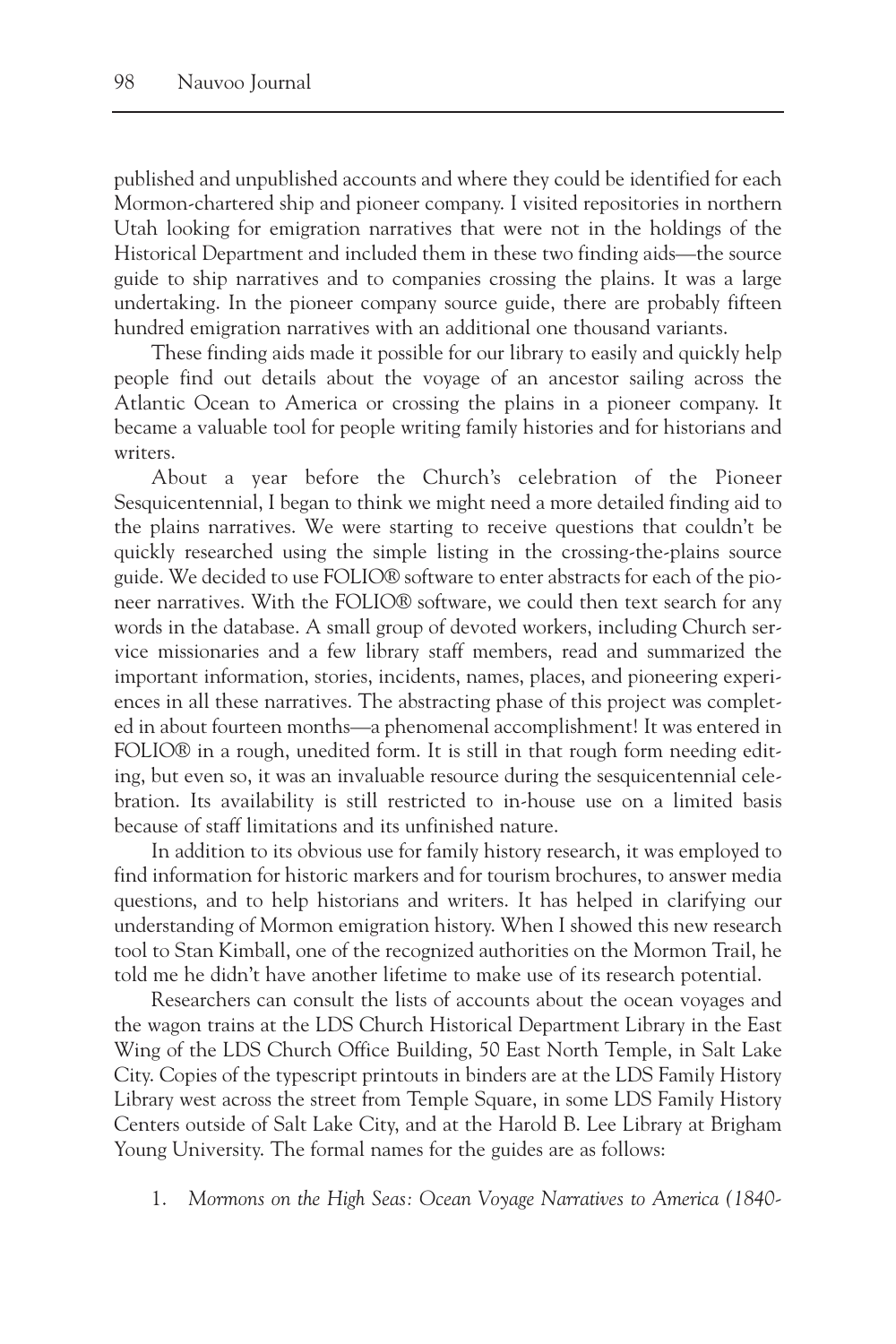*1890): Guide to Sources in the Historical Department of The Church of Jesus Christ of Latter-day Saints and Other Utah Repositories*. This is a looseleaf typescript that is periodically updated. A sample page shows the ships *Kangaroo* (1862), *Kenilworth* (1866), and the *Kennebec* (1852). [see page 105]

2. *Mormon Pioneer Companies (1847-1868) Narratives: A Guide to Sources in Utah Libraries and Archives*. This is a looseleaf typescript that is periodically updated. A sample page is shown for the Miner G. Atwood Company in 1865. It is not annotated but simply lists a page worth of the accounts we have identified that deal with this company. [see page 106]

3. *Mormon Pioneer Companies Crossing the Plains (1847-1868) Narratives: A Gude to Sources in Utah Libraries and Archives*. This is a computer database only (not hard copy) that is constantly being updated and that is found only at the LDS Church Historical Department Library. Unlike the binder version just listed, this one is annotated and contains summaries of what the individual accounts contain. For example, three entries are shown for the Chester Loveland wagon company of 1868. [see pages 107-108]

Unlike Stan Kimball, I have really only gotten to know the history of the Mormon Trail through the documents. I haven't gotten my feet "dirty" like Stan has—until this summer. We were invited to join several of my wife's cousins for a couple of days pushing handcarts on the trail in Wyoming. The Riverton Wyoming Stake also scheduled me to speak at a stake fireside. I had helped them in the early stages of their "Second Rescue" project where over a thousand temple ordinances were performed for members of the 1856 Willie and Martin companies. So we spent several days in early July on the trail and with the wonderful, devoted people in the Lander-Riverton area. I went without expectations, but the experience affected me greatly. The trail touched me to the core. I'm a hiking fool—I go hiking every week all year round, but I really didn't want to push a handcart. I thought it sounded hokey. I just wanted to hike the trail. But handcarts won't move unless they are pushed, so I got into the spirit of it all pushing and pulling the carts—and my spirit was better for it.

I prepared for our handcart jaunt by using our FOLIO® text-searching database to find out what events in trail history happened at various places along where we were going to push carts between Rocky Ridge and Rock Creek. It was planned that I would read excerpts from diaries about experiences that happened at the different places where we stopped for breaks along the trail. As the dry wind cooled off our sweaty backs, the writings of former-day pioneers fueled our imaginations and transported us back in time. At one of our breaks, we stopped at Strawberry Creek. Before fording the pretty little creek, I read a journal entry that told what happened to a pioneer company captained by James W. Cummings in 1851 at that place. It was especially interesting to my wife's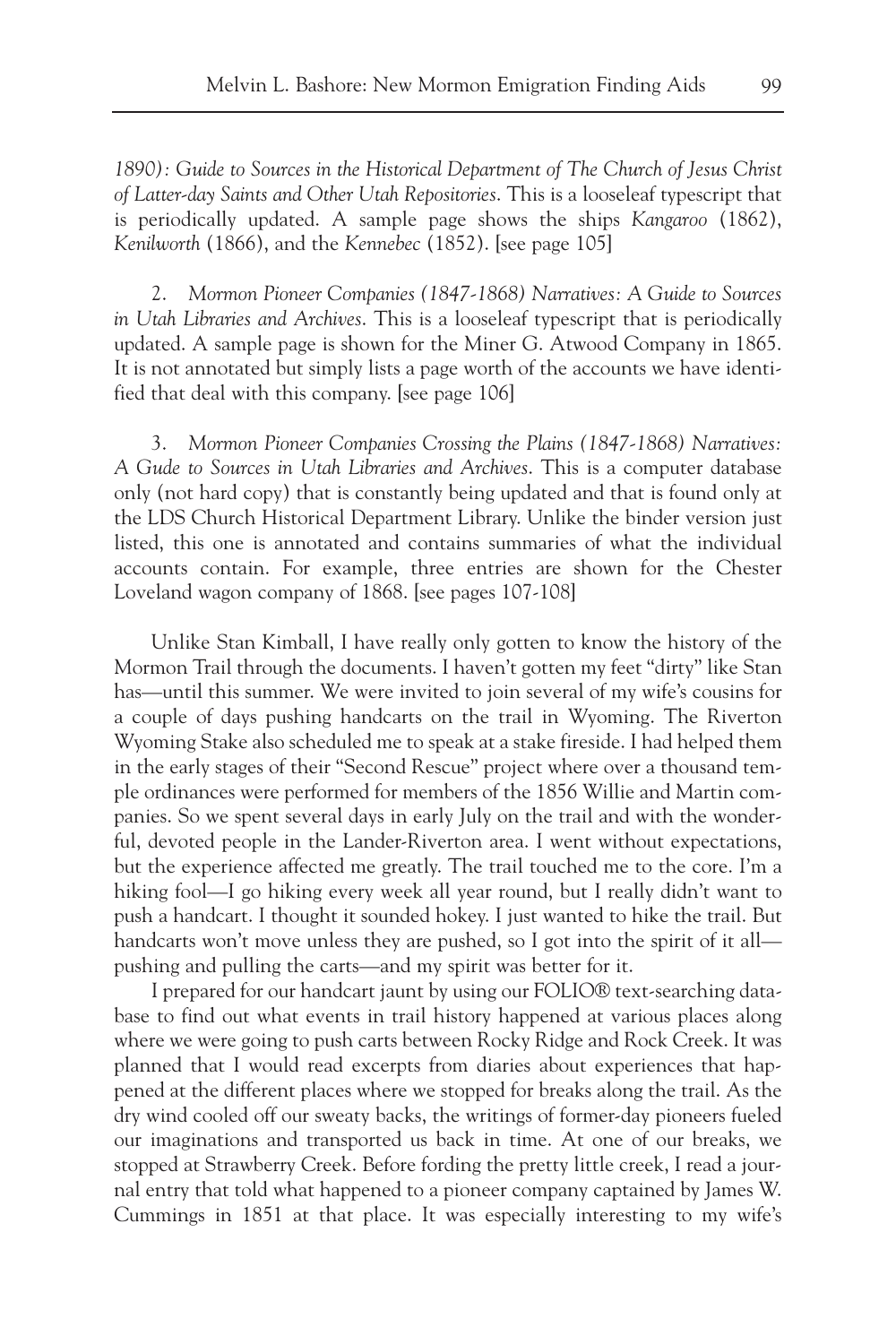cousins because they were indirectly related to the key figure in the incident. Alan Stout's wagon was heavily loaded with twenty farm plows he was transporting to the valley. The load was so heavy for his wagon and the trail so rough up Rocky Ridge that his wheel broke twice and put him miles behind the company. After they were camped, several men had to go back to help him bring his broken wagon into camp. The journal entry for 11 September 1851 reads:

We all stopped untill 12 o'clock to day to repair the waggon that was Broke yesterday. It belongs to Allen J. Stout and the Captain of the fifty ordered the freight taken out of Stouts waggon and it was ploughs and they were burried on the Bank of the Branch of the sweet water about 2 rods [thirty-three feet] above the ford. They had bords laid under and over them to keep them off of the ground and to keep the dirt from packing in on them. [W]e made a form of a grave and put a head bord up and on the head Bord was writen with Black ink W Plow aged 20 (for there was 20 ploughs) Sept. 11th 1851.1

There we were last July, out in the middle of nowhere in southern Wyoming, only thirty-three feet from where my wife's cousins' ancestor had his iron plows buried under a wooden grave marker 146 years ago. At that moment, the distant past seemed very close.

The day previous to this trek, we had gone out to Martin's Cove. One of my married sons was with us. He had never seen that part of Wyoming and was ecstatic about the beauty of the land. As we neared Devil's Gate and the Sun Ranch, he asked, "Why didn't the Saints just stop here?" We wondered why they didn't, too. We soon found out why they didn't after we got out of the car at the visitor center—mosquitoes! The place was alive with them—and we had forgotten to bring the repellant! We got our cart at the center and off we went keeping in constant motion to try to keep the pesky insects at bay. Hands and arms waving in the air, heads twitching—what a memory! You couldn't even take a drink from a water bottle without a couple of the little pests flying up your nostrils. I think the best time to go there would be in October or November, like the 1856 handcart people did. My wife proposed a theory—that mosquitoes were the real reason and motivation for the Saints coming all the way to Utah. The travelers just kept moving so they wouldn't get eaten alive.

When we got back from our trip to Wyoming, I decided to text search our abstracts in the FOLIO® database to see what the pioneers wrote about mosquitoes. Mosquitoes received mention in more than seventy Mormon Trail narratives. My wife was right! Mosquitoes drove the pioneers batty! Listen to this experience of a pioneer in 1852:

One night we camped in a willow patch and had to carry our water from a spring. I went with two buckets, one in each hand, but the mosquitoes covered both hands and face, and I had to set my bucket down to brush them off, but they came right back. I had to blow them out of my mouth until I reached the campfire smoke.<sup>2</sup>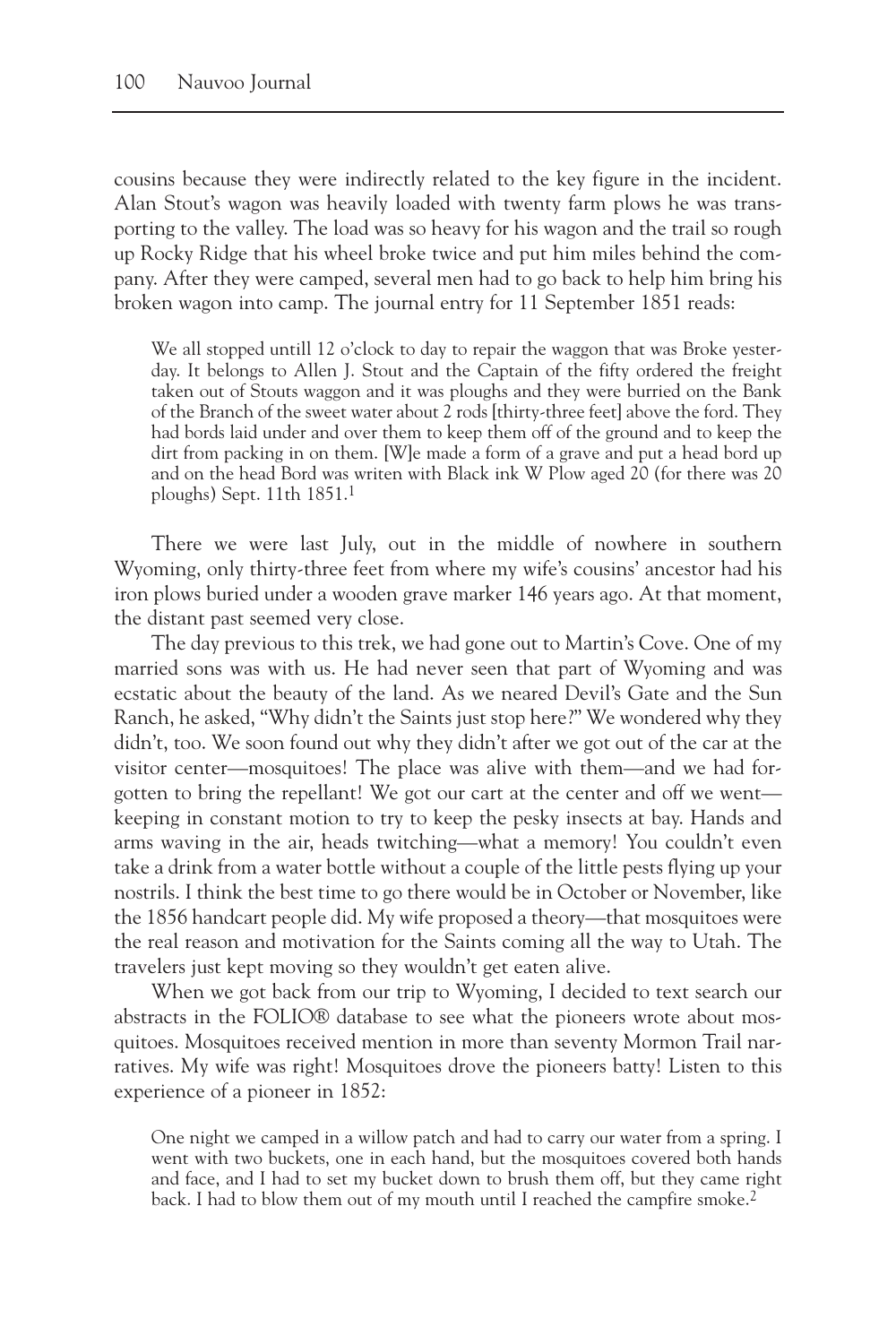Smoke and wind were the only elements that could keep mosquitoes at bay. Children cried all night because the insects bit them unmercifully. The eyes of some children were swollen shut with bites. In defense, the people pitched their tents close to and downwind from the campfire smoke. This positioning still wasn't good enough for one lady who got up in the middle of the night so she could sit right in the thick of the smoke next to the campfire. She sat there all night. Evening and night were the worst times for mosquitoes—no rest for the weary. A diarist in an 1859 handcart company wrote about the nightly battle with mosquitoes: "We turn our attention to the misquetoes of which there are thousands here; A dreadful fight is kept up all night, next morning we were showing each other the many wounds we had received in the engagement."3

Mosquitoes particularly liked to attend Mormon meetings held on the plains, especially those where the speeches and prayers were lengthy. A downand-back teamster described one such meeting in 1861: "In the evening a meeting was held in camp, but the mosquitoes were there first and stay there they would. They sang at the opening song during service, and at the closing, and finally sung all night. Tried to sleep but they pulled me out of bed."4 The mosquitoes even provided the following night's entertainment for this unfortunate company: "We had a gay ball this evening. We had the large and renowned band of minstrels composed of mosquitoes which kept us dancing all night."5

It paints a romantic picture, doesn't it? Dancing on the plains in the moonlight to the rhythmic strains of "Mosquito's Minstrel Band." Just think, this summer we were bitten by mosquitoes who were descendants of the original mosquitoes who bit the pioneers. What a bad memory! As one 1853 pioneer wrote, reflecting back upon his experiences at the end of the trail: "[I saw] Indians by the hundreds, buffalo by the thousands and mosquitoes by the billions."6 I didn't see Indians or buffalo, but I can testify that Martin's Cove in July is the gathering place for billions of "those little insignificant pusillanimous gluttinous animals of the sm[a]ller tribes."7

As I mentioned, I also gave a fireside while there for the Riverton Wyoming Stake. The Mormon Trail is right on the stake's doorstep, and the members had been immersed in handcart history since they began their "Second Rescue" project in 1991. The youth in their stake had done baptisms for the dead in the temple for those individuals in the Martin and Willie companies who had never previously had those ordinances performed. Many of these forgotten individuals were children and infants who had died on the trail. All of the youth who participated had learned as much as they could about the individuals for whom they performed temple work.

I was concerned that for the past six years, members of that stake had focused on two companies who were an anomaly in the history of the Mormon Trail. Members of those two companies suffered tragic loss of life. Hundreds of people died in the worst trail disaster in American history. But those two com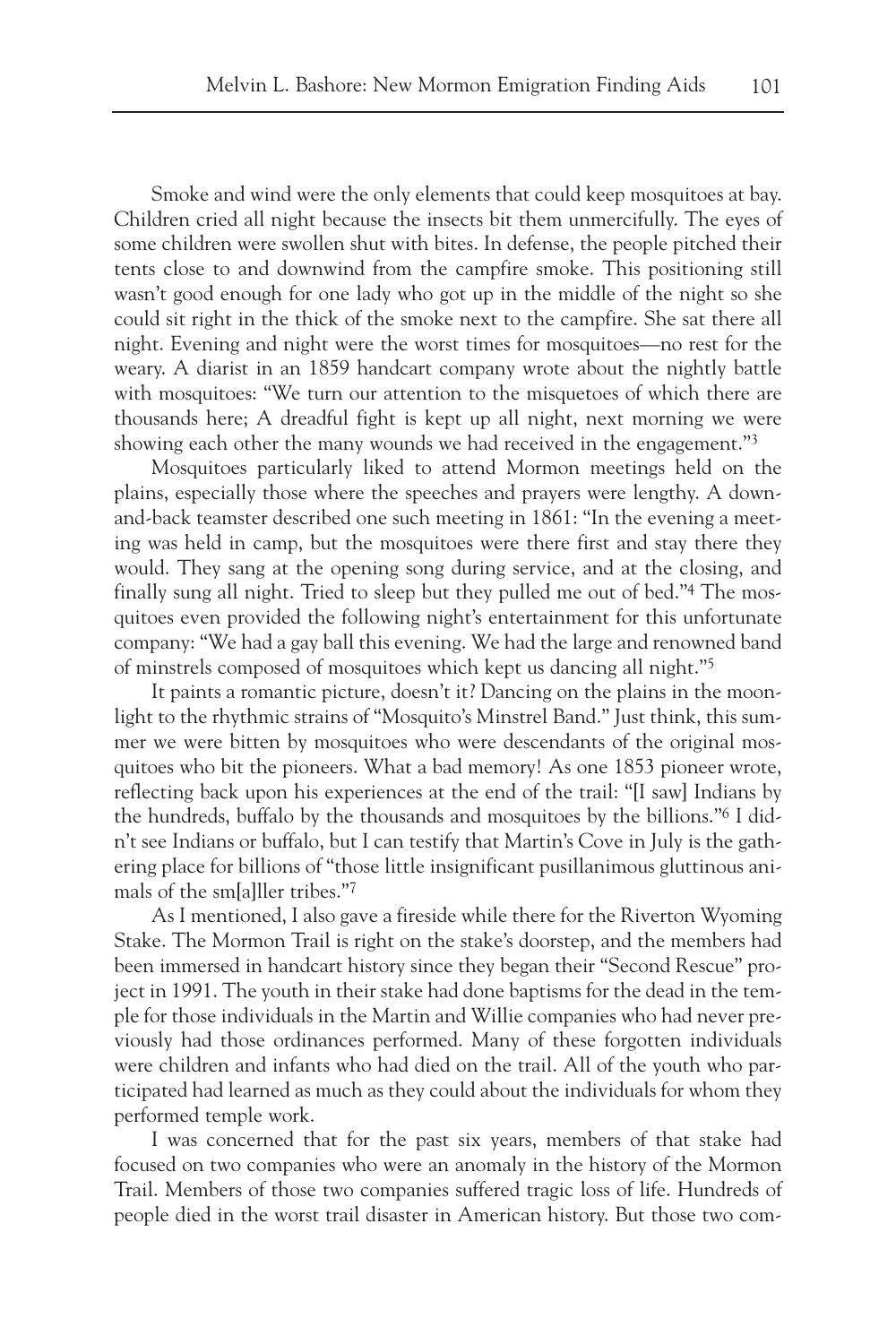panies were unique in Mormon emigration history. The fact is, most emigrants who started across the plains to go to Utah got there. The interest and attention of that stake were focused inordinately on gloom and doom. Although hardships did occur on the trail, we falsely skew our perception and understanding of the entire history of what happened on the Mormon Trail by excessively dwelling on the sufferings of a few. One of the most on-target assessments of Mormon Trail history that I read in Church publications during the sesquicentennial year was an observation by Virginia Hinckley Pearce:

When I think of pioneers, tragic scenes come to mind: handcarts in blizzards, sickness, frozen feet, empty stomachs, and shallow graves. However, as I learn more about that monumental trek I am convinced that along with those very real and dramatic scenes, *most* of the journey for *most* of the people was pretty routine. Mostly they walked and walked and walked.<sup>8</sup>

I couldn't agree more. So when I began preparing for this fireside, I knew I didn't want to dredge up more stories about "frozen feet, empty stomachs, and shallow graves." I decided to take it 180 degrees in the other direction—to a lighter view of what happened on the trail. I searched in the FOLIO® database for some of the funny things that happened and for some of the adventuresome incidents that might interest young people. Following are the kinds of stories I found interesting and entertaining.

I love oxen-harnessing stories. Tenderfoot, city-born European converts feature prominently in these funny stories. Most of them had never seen oxen before reaching the outfitting place on the American frontier. A humorous oxen-harnessing incident occurred in 1852 in the Abraham O. Smoot company:

At last our cattle and waggons arrived. . . . There was 33 waggons in the company, and if any of us ever seen a yoke of oxen before our arrivel at Kansas City, I am not aware of it, for we knew no more about cattle than cattle knew about us. There was considerable manauvoring in getting every one to know just what to do, but Brother Smoot and C. Layton had to use a great deal of patience while showing us what to do and how to yoke up the cattle. They were all unbroke except a few yoke which he purchased for leaders. One brother a Welshman tried to yoke up his team with the bows in the yoke, it was a yoke of Texas cattle. They had extra large horns. He tried till he was pettered out endeavering to put the heads of his cattle through the bows in the yoke without taking them [the bows] out. It is useless to say that he was unsuccessfull. He then went to Brother Smoot and asked him if he had a saw. He asked what he wanted to do with a saw. The teamster replied innocently in broken Welsh that he was going to cut the horns of[f] his oxen, but Brother Smoot did not reprove him but simpley said take the bows out of the yoke.9

Cutting the big, long horns off the ox to get his head in the harness certainly seems like a practical solution, doesn't it? This same writer described the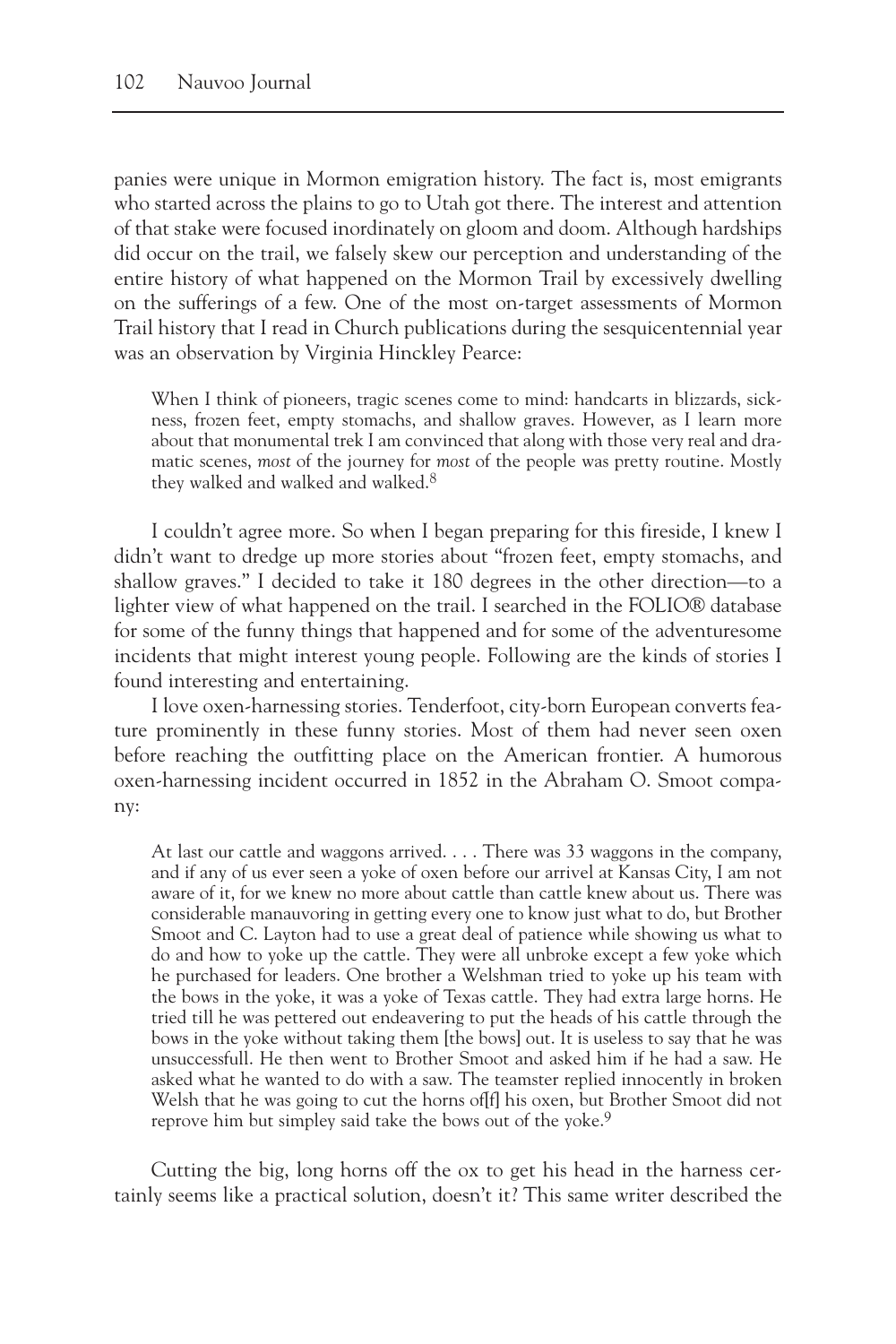appearance of the Smoot company making its way across the plains:

To see our train in motion was quite enteresting at least to the tutured American who well understands the [gee and the] ha  $\dots$  —and knows just how to crack a whip. But to see a long train in motion and from 3 to 4 men to each team, one having a long whipstock and 15 foot lash, the others each with a long stick or club, and when any of the oxen would show signs of flying the track, a slash from the whip or a blow from a club sometimes would teach them to remain on the road. At other times in spite of all they could do, a team and sometimes severel would run out on the prairie, the men running as hard as they could fly on both sides endeavering to stop them. It was laughable to see men with a big club on his shoulder, a heavey coat on and a stiff stove pipe hat on, his coat tails in mid air. Then the man with the whip slashing at them and in place of striking the team he would get it tangled around his head and neck, then stop to undo it and after them again, the team running at full speed, making circles and semi-circles in quick time, the men puffing and blowing like a p[o]rpose.10

It wasn't easy to manage a team of oxen. An 1864 emigrant exhibited some pioneering practicality managing his ox team. He wrote: "I drove six head of oxen all the way. Of course at times they were hard to manage. We used whips aplenty. When they wore out we used to see if we could find a big snake. It was killed and a stick shoved in its mouth and that used as a whip."11

Another ox story comes from the writings of an 1853 pioneer: "On the boat the saints generally thought that the way to Zion was a hard road to travel, but found out later that they were not up against the real thing until they began to outfit and came in contact with a herd of wild Texas cattle with horns like a rainbow." The captain gave the order to each man to

"Bring in two yoke of oxen and one yoke of heifers." . . . These green Englishmen did not know a yoke from a bow, [or] a steer from a heifer, but they obeyed orders and went into the corral and got busy. In my opinion, however, had not help come they would still be there trying to catch those cattle. Fortunately there were a bunch of cowboys who came to their rescue. . . . The first two weeks out those English teamsters managed to tip over several wagons, broke numerous tongues, reach poles and wheels, due to misunderstandings between cattle and teamsters. We blamed the cattle at that time, but I now throw the blame on the teamsters as I believe the cattle understood their business best. Then, too, these cattle could not get into their heads the English brogue. They understood only the kind of United States the cowboy speaks.12

Sometimes cowboy language, even Mormon cowboy language, tended to be a bit rough, even profane, but after awhile and out of necessity, the emigrants improved their skills in handling oxen and driving teams.

They also found America to be full of new and interesting wild creatures. They tried to be helpful in procuring game and food to share with the company. There was one very old Danish man who had completely lost his sense of smell and who came into camp one day after the tents had been set up "with a skunk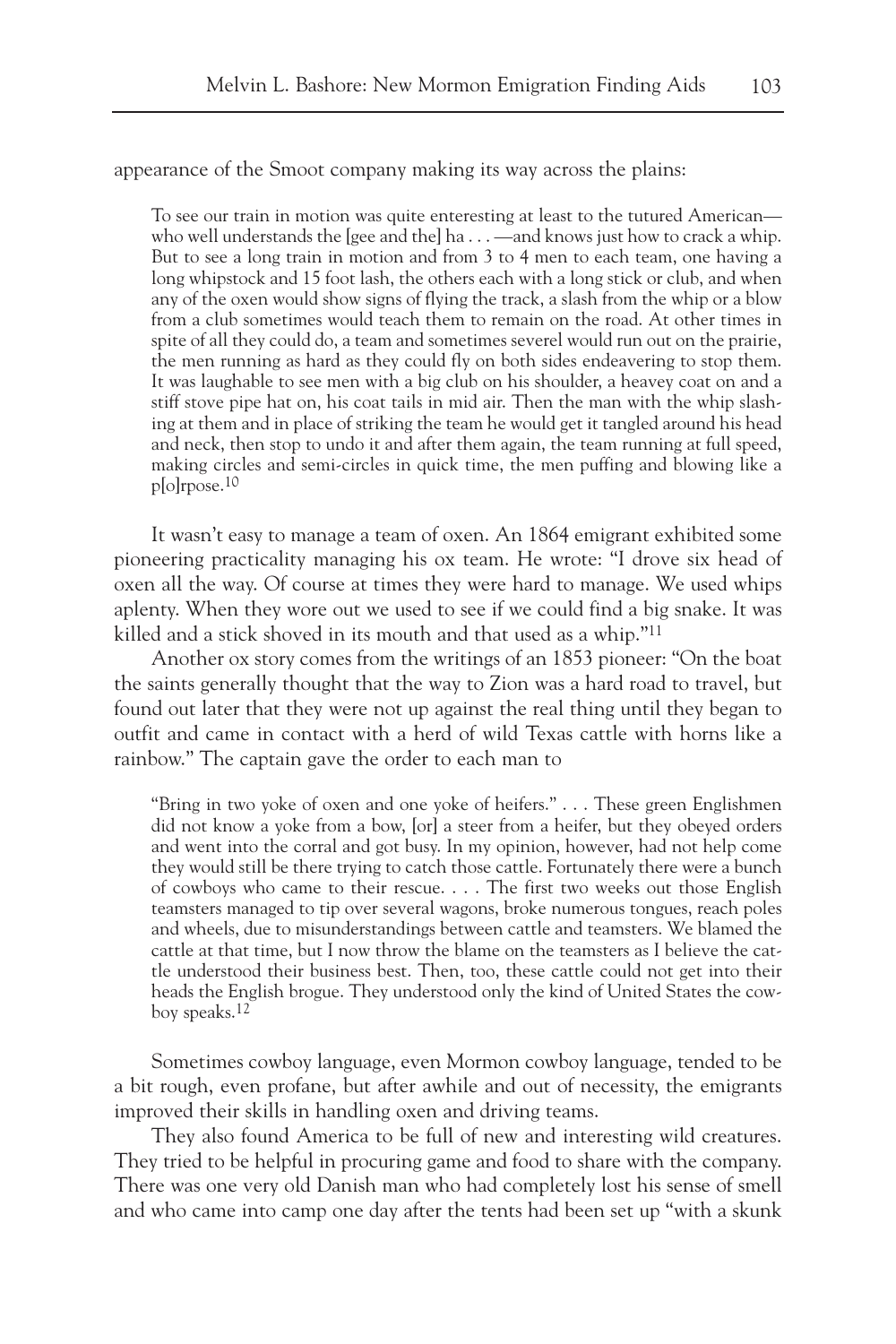which he counted on cooking for soup." The artist C. C. A. Christensen was in this 1857 Danish company, and he wrote: "This almost made the rest of us leave. He had killed it with his cane and knew nothing about its peculiar means of defense."13

Another tenderfoot was sent out in 1861 to hunt for snipes—the sport of snipe hunting is therefore at least 136 years old. Two young men were performing night guard duty at another company's camp nearby. One of these young men described the scene in his diary:

Parker and myself went on guard about 10. Saw a man coming towards us. Hailed him the 2nd time[,] no stop[.] so we stopped him and found that he belonged to H. P. Kimballs train which was a short distance ahead. The boys had got him to catch rabbits Yankee fashion by building a small fire, lying down by it with an open sack for the rabbits to run and then hit them on the head with a club now and then giving a low whistle. The boys going out round to drive them in. When all of a sudden the boys gave a yell. The man thought that the Indians were upon him and off he started at full run. He had run about a mile when we stopped him. The fellow was scared out of his wits. The cause was that he knew everything but Yankee tricks. Took him back to his train.14

Another young man faced a great trial when he was separated from his fiance on his way to Utah. He didn't have enough money to pay for both of them to travel together in the same company, so he paid her fare to travel with a Church company and signed on as a teamster with a Mormon freight company. Their parting was hurried. He wrote:

I . . . kissed my girl goodbye and gave her a half sovereign, all the money I had in the world, and jumped into the buckboard and off we went. . . . On our arrival at Florence all was excitement. I was introduced to a number of young men fitting out a freight train, some of whom had crossed the sea with me and some who had come from the mountains who were dressed in buckskins fringed and tasseled (rough looking Saints they seemed to me). In the evening they all gathered into the tent and D[avid] P. Kimball called all to order. . . . During all this time my mind was rambling over many things, especially as to when I should meet my dear girl again. . . . [After awhile], we began to turn in. I had occasion to go to my bag for some clothes and in taking out what I expected to be white duck sailor overalls and holding them up and examining them they turned out to be some sort of ladies' unmentionables trimmed and adorned with lace. The eyes of the crowd caught onto it. . . . I had made a mistake and got my sweetheart's bag instead of my own.15

It's evident from these narratives that everything wasn't gloom and doom on the trail. There were many lighthearted moments like these. Even when life on the trail was a trial, a sense of humor made the trek's miles bearable—and, sometimes, even laughable.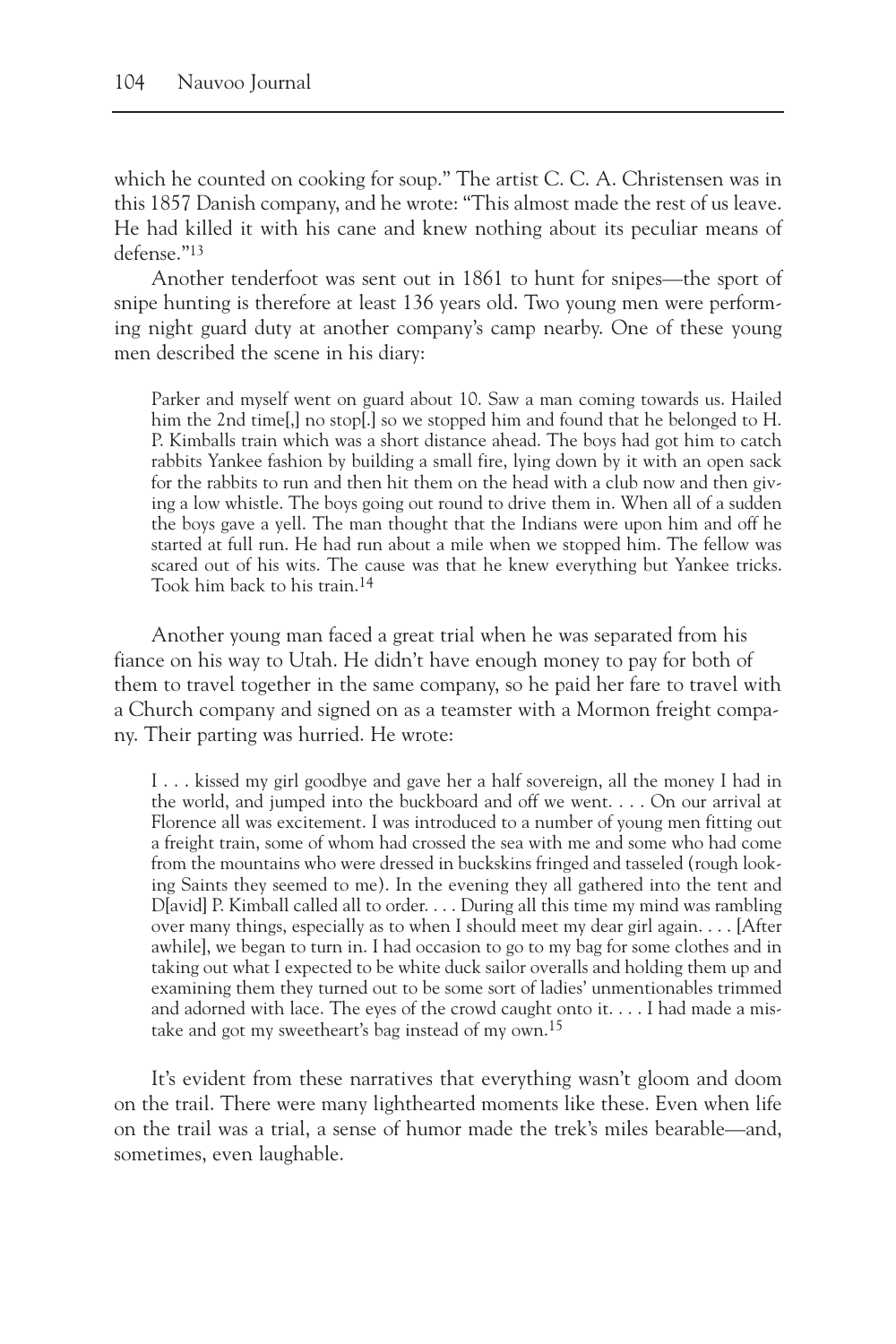Kangaroo (1862) Taylor, George J. Autobiography (Ms 2936), bx. 1, fd. 2, pp.  $25-26.$  (A) Van Cott, John. Diaries, vol. 4. (A) Kenilworth (1866) en, Caroline Pedersen, [Autobiography], Our Pioneer<br>Heritage, comp. by Kate B. Carter, vol. 12 (Salt Lake<br>City: Daughters of Utah Pioneers, 1969) p. 67. (L) Hansen, Jenson, Andrew, Autobiography, Our Pioneer Heritage, comp. by<br>Kate B. Carter, vol. 10 (Salt Lake City: Daughters of<br>Utah Pioneers, 1967) pp. 31-35. (L) Jenson, Andrew, Autobiography of Andrew Jenson (Salt Lake City: Deseret News Press, 1938) pp. 14-18. (L) Lambert, George C., comp., Treasures in Heaven (Salt Lake<br>City: privately published, 1914) pp. 27-29. (L) [biography of Niels P. L. Eskildz] en, Larsine Olsen, [Autobiography], Our Pioneer<br>Heritage, comp. by Kate B. Carter, vol. 17 (Salt Lake<br>City: Daughters of Utah Pioneers, 1974) pp. 167-68. (L) Ottesen, Peterson, Ansine M. Journal (Man A 834), p. 6. (Utah State Historical Society) Poulsen, John Christian. Diary (Ms 1700), pp. 43-44. (A) Sprague, Samuel Lindsay. Diaries, vol. 2. (A) Kennebec (1852) Ballard, Henry. Reminiscences and diary (Ms 1699), pp. 1-2.  $(A)$ Bell, Robert. Correspondence (Ms 5903), fd. 1, #2. (A) Harris, George Henry Abbot. Journals (Ms 9080), vol. 1, pp. 67-82; (Ms 2850), vol. 1, pp. 57-73; Journal (Ms 798), pp. 57-73. (A) Higbee, John Somers. Reminiscences and diaries, vols. 3 and  $5. (A)$ May, James. Reminiscences (Ms 1518), pp. 9-11. (A) Spiers, John. Reminiscences and journal. (A)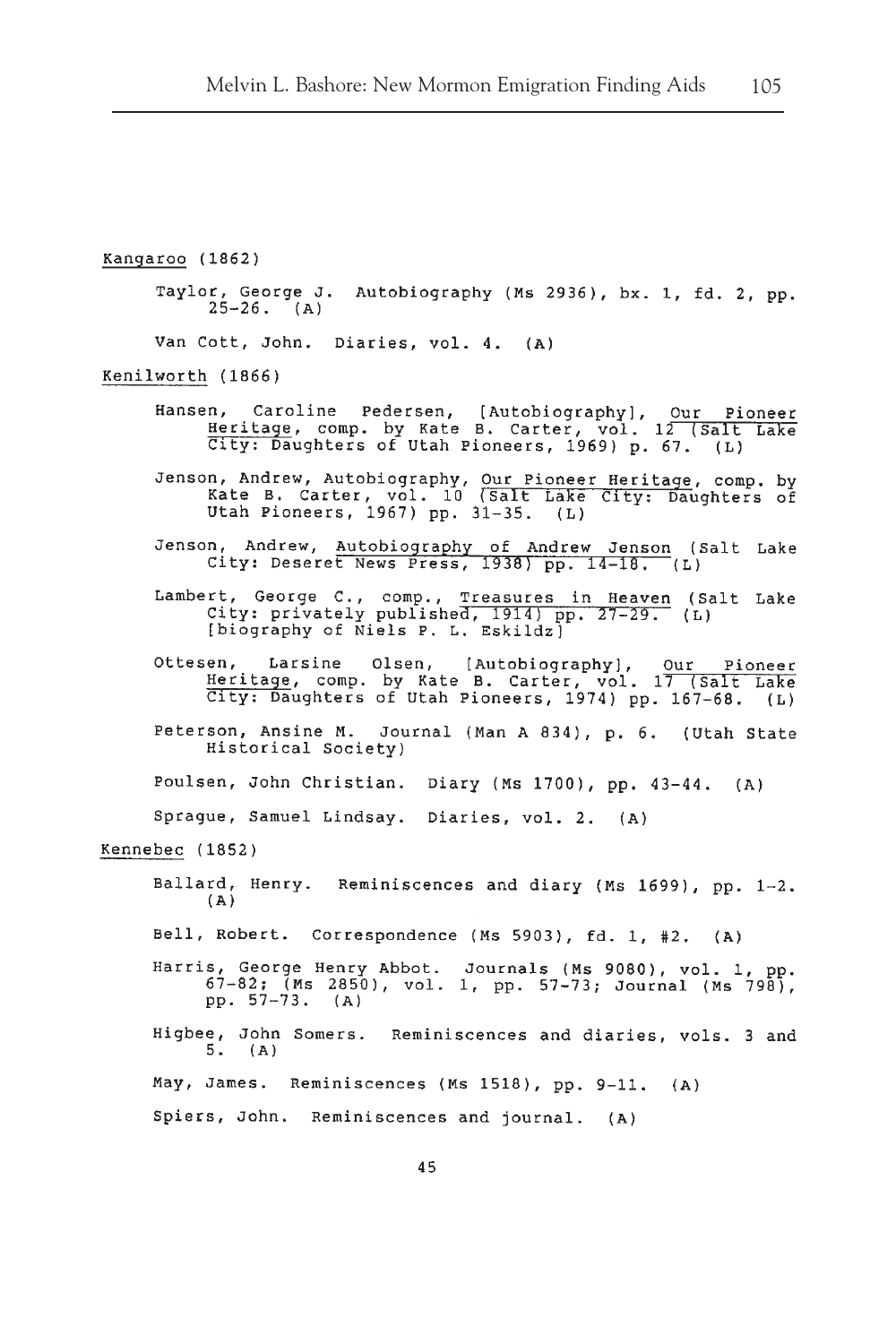#### 1865 Miner G. Atwood Company

- A. W. D., "Adventures on the Plains," Juvenile Instructor 16:24 (15 December 1881) pp. 278-79. (L)
- Andelin, Maria Lofdahl, "Maria Lofdahl Andelin--1865," Our Pioneer<br>Heritage, comp. by Kate B. Carter, vol. 9 (Salt Lake City:<br>Daughters of Utah Pioneers, 1966) pp. 81-82. (L)
- Anderson, James P. Autobiographical sketch. (A) Account of emigration experiences (pp. 1-2). Formerly in Msd 2050.
- Atwood, Miner G., [Journal], IN Murphy, Larry, comp., Hans Valtmer<br>Hanson Family History (1980) chp. 2, pp. 15-45. (L)
- Davis, Albert Wesley, [Autobiography], Utah Genealogical and<br>
Historical Magazine 17 (October 1926) 246; and 18 (January<br>
1927) 6-7. (L)
- Davis, Albert Westley. Autobiography. (A)<br>Experiences of a down-and-back teamster (pp. 5-8). Other<br>variations of his experiences include "A Pioneer Experience" (pp. 1-3) and a life sketch (p. 1).
- Fredrickson, Lars. Biographical sketch of the Fredrickson family.  $(A)$ Brief account of emigration experiences (pp. 2-3). Formerly in Msd 2050.
- Grundvig, Francis Christian. Autobiographical sketch. (A)<br>Includes account of his emigration to Utah (pp. 10-15).
- Grundvig, Frants Christian, [Autobiography], Our Pioneer Heritage,<br>comp. by Kate B. Carter, vol. 9 (Salt Lake City: Daughters of<br>Utah Pioneers, 1966) pp. 69-70. (L)
- The life history of Hans Hegsted, Hans Christian Sorensen. Christian Sorensen Hegsted. (A) Brief recollection of his emigration experiences (p. 1).
- Hegsted, Hans L. S., [Journal], IN "Church Emigration Book, Vol.  $3.$  " (A)
- Holmgren, Per Olof. Diary. (A) Account of his immigration to Utah (p. 9).
- Journal History, November 8, 1865, pp. 5-22. Reminiscences of Miles P. Romney and journal of Miner G. Atwood.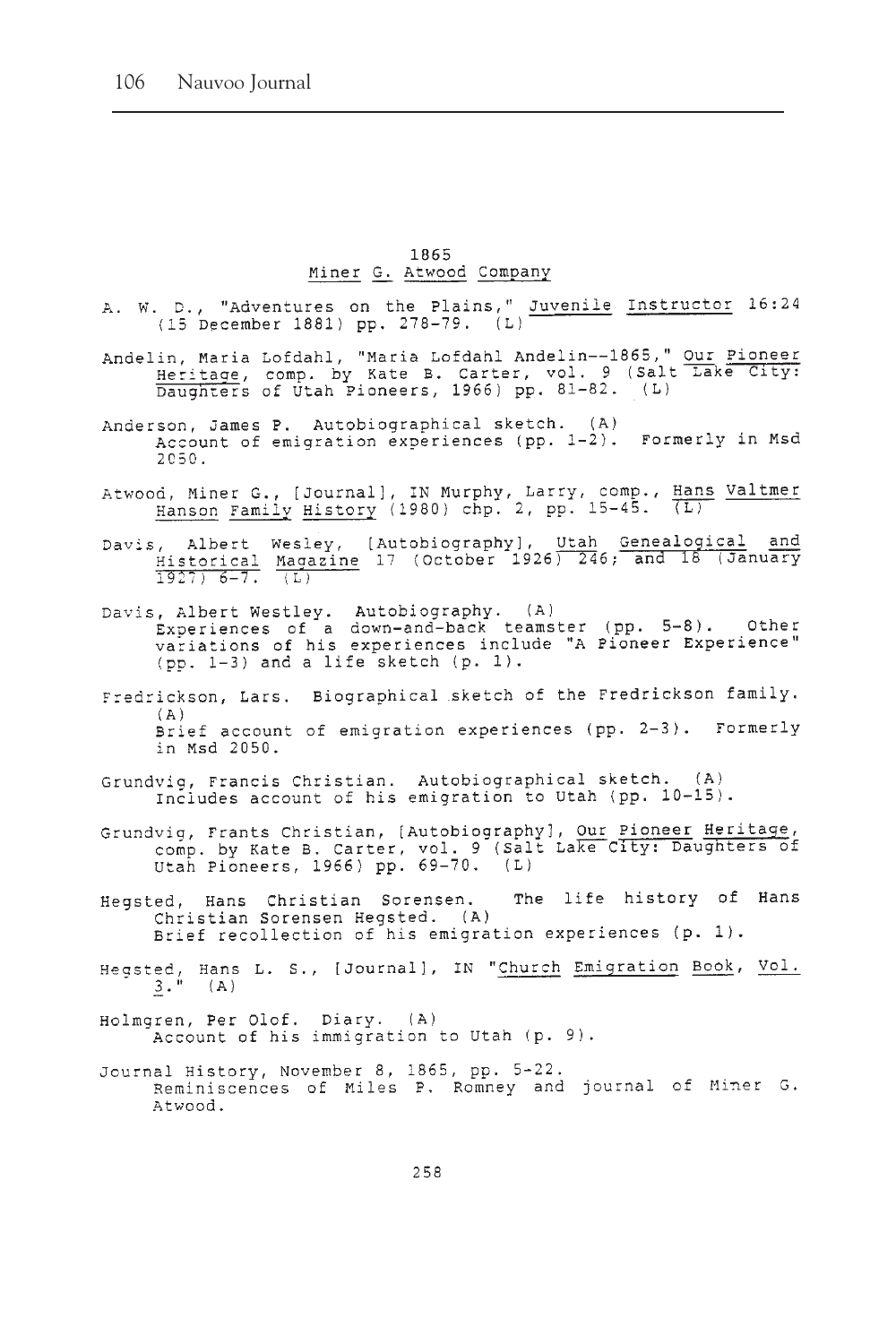Crossing the Plains Narratives -- Rough Copy Unedited

## 1868

#### 1868

#### **Chester Loveland Company**

Cranney, W. D., [Reminiscences]. In Harriet Hinckley Eliason, comp., Willard Duane<br>Cranney, Sr.: His Life and Letters, vol. 1 (W. D. Cranney, Sr. Family Association, 1957)<br>pp. 10-17.

This is an account of a teamster who was under twenty years old who journeyed east to Laramie to meet<br>the emigrants arriving by train. He commented on the killing of three mules by lightning at Laramie. He<br>briefly describe their tents. He described in detail an Indian chase and fight at Sage Creek where the Indians herded off the mules in effort to steal them and he and Joe Nelson chased them with gunfire, ultimately killing the Indians. They recovered the mules and the two Indian's horses as well. He wrote a poem of the incident titled "The Raid of the Sioux" which is included.

[LDS Church Library, Res M270.1 C891e; Acc. #2198]

Macfarlane, A. N., "From Dundee to Utah," Latter-day Saints' Millennial Star 30:52 (December 26, 1868) p. 817.

The points and the sign of this journey to Salt Lake City with his family. They were the only Scottish<br>A Scottish energiant writtes of his journey to Salt Lake City with his family. They were the only Scottish<br>people in t by tan surveys. Camp life was new to most of the emigrants and the men walked most of the way while the<br>women and children rode. He was awakened by a guard at four o'clock each morning, prepared and ate<br>breakfast by five o wagons, and gathered for musicals and recitals around a campfire after evening supper. He wrote about hot days and cold nights, romantic scenery at Echo Canyon, and being visited by many who were working not days and cold nights, romantic scenery at Echo Canyon, and being visited by many who were working<br>on the railroad. He described Captain Loveland and the happy cheerful spirit which prevailed in the<br>company. He recounte Green River who were on their way east to meet the Saints in Laramie. He wrote about the rugged and dangerous road through Parley's Canyon and of meeting an old friend, Brown, who was there to meet them<br>with a team. Here he left the team and entered Salt Lake City by a different route. [LDS Church Library, M205.5 M646]